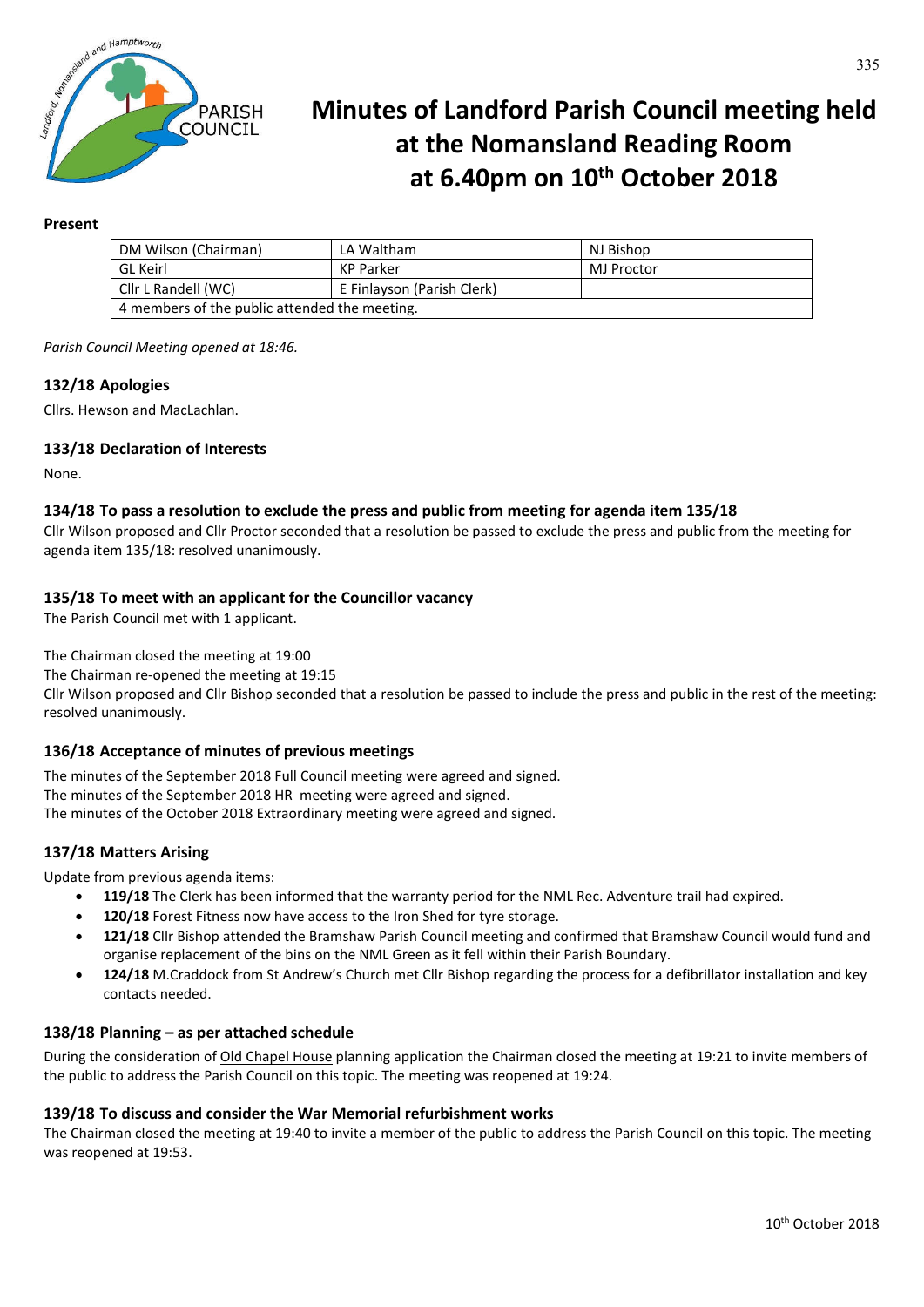

A list of refurbishment and maintenance tasks required on the War Memorial were provided (pre-meeting) and discussed by the Council:

- Shot blasting and repainting of the entrance gate to the war memorial
- The gold leaf lettering and background of the Roll of Honour
- The protective iron work repainting
- The entrance step crack repair
- Repair of mechanism for attaching the Religious Cross above the entrance
- Front oak pillars survey to work out when replacement needed

The top priority task was identified and the council agreed in principal (subject to quotes) that the current War Memorial budget for 2018-19 should be used for this item. Parishioner B.Dunn volunteered to obtain quotes for the "shot blasting" and repainting of the entrance gate to the war memorial as the highest priority maintenance item on the list.

The finance group requested the Clerk worked with B.Dunn to obtain estimated figures for the 2019-20 draft budget meetings for full Council consideration at the next Parish Council meeting.

Cllr Bishop and Keirl volunteered to do a monthly clean of the war memorial. Cllr Waltham proposed and Cllr Wilson seconded that the Parish Council pay for additional keys to be cut to allow ease of access for Cllr Bishop and Keirl to the Memorial for cleaning purposes: resolved unanimously.

#### **140/18 To discuss and consider the Nomansland Reading Room exterior maintenance**

The Chairman closed the meeting at 20:00 to invite a member of the public to address the Parish Council on this topic. The meeting was reopened at 20:02.

The Parish Council discussed the exterior maintenance and noted it was not an urgent request to paint the exterior of the Nomansland Reading Room. The Council would keep the exterior maintenance in mind at the upcoming finance group, future budget planning meetings. (**Action: Finance Group**)

#### **141/18 Finance**

- a. The Clerk presented the Cash Flow Report and cheques numbered 300586 to 300591 for signing.
	- i. cheques numbered 300586 to 300591:
		- E Finlayson for monthly Gross salary (increase to 60 hours) and back pay from 01/04/2018 for hourly wage increase as per National Joint Council for Local Government Services briefing : £675.75
		- E Finlayson for September re-imbursement/expenses: £125.83 (£111.30 ex-VAT)
		- Idverde for September bin emptying: £97.15 (£80.96 ex-VAT)
		- Bawden for Grass Cutting in September: £141.28 (£117.73 ex-VAT)
		- J. Wright for 1<sup>st</sup> June to 30<sup>th</sup> Sept Clerk Consultation: £71.25
		- C.Johnson for August and September Handyman tasks £159.70
	- ii. direct debits and standing charges:
		- Hills Waste Management for August NML reading room bin collection: £9.66 (8.05 ex-VAT)
		- Bournemouth Water Co. Water for Pavilion: £3.50
		- Public Works Loan Board (PWLB) for Landford Rec buildings: £1186.70
		- Unity Trust Bank quarterly service charge: £18.00
	- iii. income received:
		- Wiltshire Council for second half of precept: £24,500
		- Whiteparish Council donation for Speed Indicator Device (SID): £717
		- Wiltshire Council donation for SID: £717
		- Cllr Bishop donation for Pavilion electricity, during summer openings: £5
		- Landford Community Partnership donation for SID: £717

Cllr Wilson proposed and Cllr Waltham seconded that the Report be approved; also that all cheques be approved and signed: resolved unanimously.

- b. The Budget Control Report was received.
- c. The revised expenditure for current financial year was presented to the Parish Council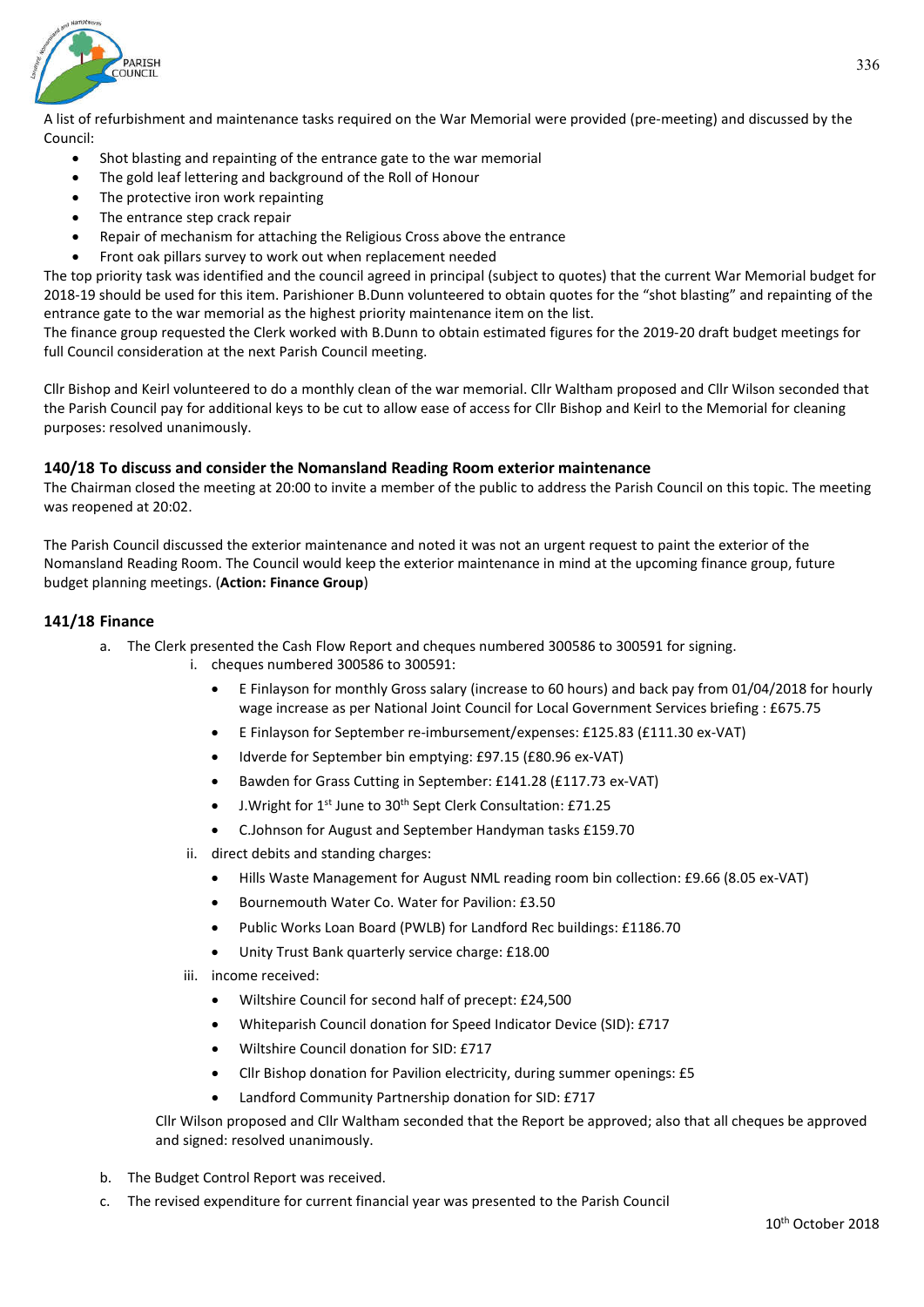

- i. Cllr Wilson proposed and Cllr Bishop seconded the increase in Budget of £370 for the Nomansland Recreational ground grass cutting and bin collecting to match the bills recently provided by the NSA: resolved unanimously.
- ii. Cllr Wilson proposed and Cllr Bishop seconded a request be sent to the Nomansland Community Events to ask the supplier for grass cutting and bin collecting to deal directly with Landford Parish Council for invoices: resolved unanimously.
- iii. Cllr Wilson proposed and Cllr Bishop seconded the move of the sum of £620.82 from Contingency to Prof/Legal fees. This sum represented the consultancy to the Council and Clerk fees to date: resolved unanimously.
- iv. Cllr Wilson proposed and Cllr Waltham seconded the approval of the revised expenditure for the current financial year: resolved unanimously.

#### **142/18 Clerk's Report**

M. Avery is leading a Memorial service on Friday 9<sup>th</sup> November at the Nomansland War Memorial. The Parish Council Chairman will lay a wreath at the service.

Landford Rec. Ground hedges are now cut, including boundary hedge with the field behind playpark.

#### **143/18 To discuss and consider a response for the consultation on division boundaries for Wiltshire**

The Clerk was asked to respond to the Local Government Boundary Commission for England regarding the division boundaries consultation to state the Parish Council support the continued Landford boundary division with Redlynch.

# **144/18 To discuss and consider attendance at the Wiltshire Local Plan event focused on housing growth in rural Parishes**

Cllr Randall noted that there was to be another Wiltshire Local Plan event organised in the South of Wiltshire. After consideration of the scope of Wiltshire Local Plan in the Parish, it was agreed that Landford Parish Council would not attend an event due to the minimal impact on the Parish.

# **145/18 To discuss and consider a response for the consultation on Wiltshire Association of Local Councils employment support consultation**

Cllr Proctor proposed and Cllr Waltham seconded that the response from Landford Parish was in support of the Employment Service addition to the WALC members services with a request that a review (with pre-defined success criteria) should be made after 1 year of the additional member services to allow the Councils to feedback if the service should be again continued by default for all Councils.

# **146/18 To discuss and consider the attendance of a Community Policing Co-ordinator at a Parish Council meeting**

The Clerk was asked to respond to say that we have an ongoing open invite for the Community Policing department at Landford Parish Council and to provide the agreed Council meeting dates.

# **147/18 To discuss and confirm the date for the defibrillator demonstration evening and consider the renewal of the contract with Community Heartbeat Trust (NJB)**

Cllr. Bishop confirmed the defibrillator and CPR demonstration would be held in Landford Village Hall. Cllr. Bishop was asked to make the booking for the demonstration to occur before the March 2019 Full Council meeting. (**Action: Cllr. Bishop**) It was noted that the contract with the Community Heartbeat trust is a rolling contract due for payment in December 2018.

# **148/18 To update the Council on the outcome of the Clerk's probationary review (LAW)**

Councillor Waltham updated the Council that the Clerk review concluded with a successful outcome and the current Clerk is now appointed as the permanent RFO/Clerk. The Clerk hours were increased to 60 hours a month and in light of the National Joint Council for Local Government Services (NJC) briefing it was identified that the current salary band for the Clerk has a modest increase effective from  $1<sup>st</sup>$  April 2018. This increase was awarded and a backdated payment agreed from  $1<sup>st</sup>$  April 2018 as per NJC recommendation.

# **149/18 To receive a report from Wiltshire Councillor (WC) Randall**

WC Randall gave a short history of the A36 ownership responsibilities regarding Fly tipping and explained that it has now been agreed that Wiltshire Council are the correct people to alert to any fly tipping on A36.